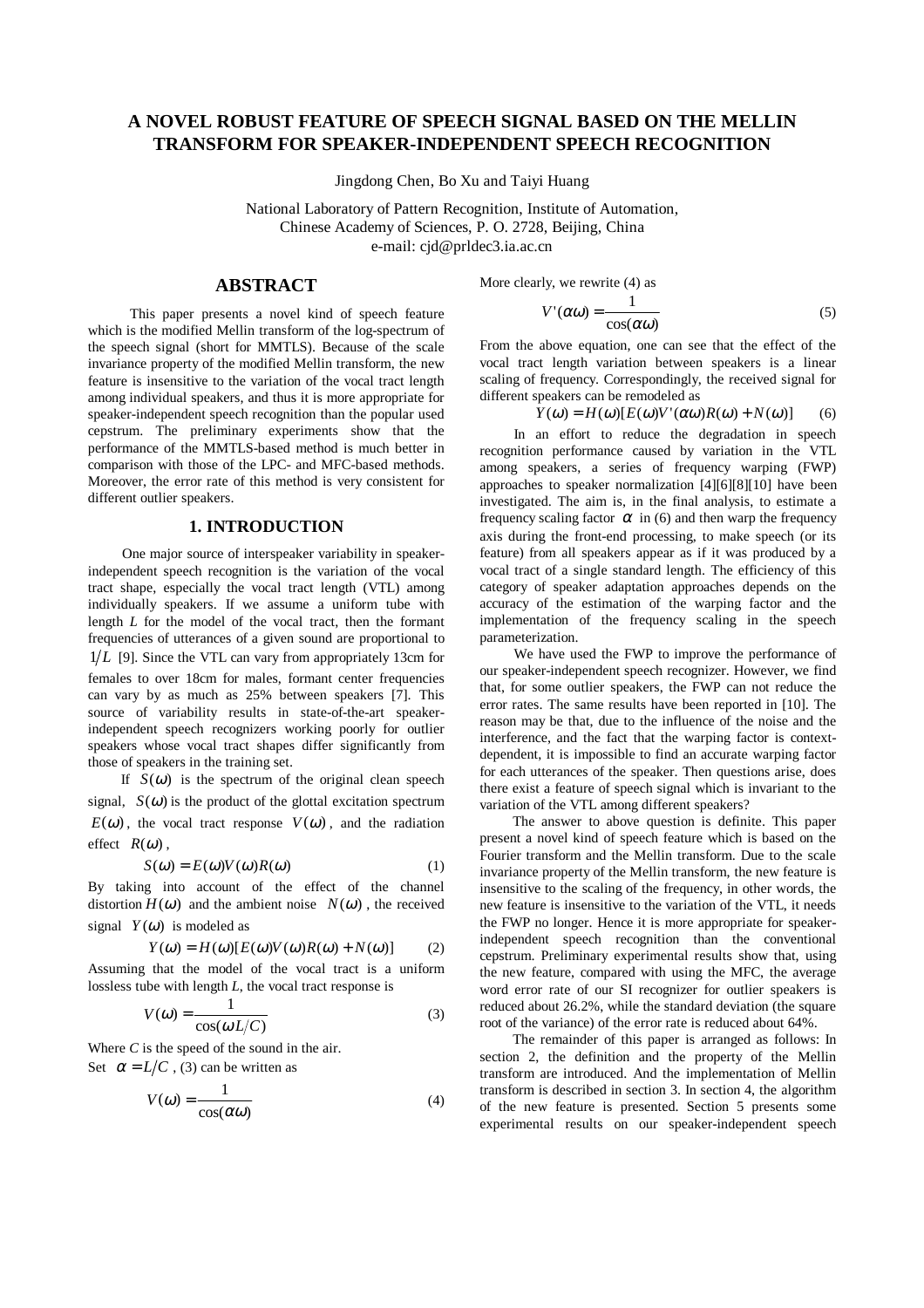recognizer. And some important conclusions are presented in section 6.

# **2. THE MELLIN TRANSFORM**

 For the past decades, the Mellin transform has received considerable attention from the optical image processing [2], radar and sonar signal processing and target classification [3][11]. The utility of the Mellin transform in those applications derives from its scale invariance property. In this section, the definition of the Mellin transform and the modified Mellin transform are reviewed, and the scale invariance property is shown.

Given a function  $f(t)$ ,  $t \ge 0$ , the Mellin transform of  $f(t)$  is generally defined by the relation [5]

$$
M(s) = \int_0^\infty f(t)t^{s-1}dt
$$
 (7)

Suppose that there exist two functions,  $f(t)$ ,  $t \ge 0$  and  $g(t)$ ,  $t \ge 0$ , and they satisfy  $f(t) = g(kt)$ , where *k* is a non-zero constant, it can be proven that the magnitude of the Mellin transform of both function are strictly equal. Actually, applying (7) gives

$$
M_f(s) = \int_0^\infty f(t)t^{s-1}dt = \int_0^\infty g(kt)t^{s-1}dt
$$
 (8)

Letting  $kt = \tau$ , then

$$
M_f(s) = \frac{1}{k} \int_0^{\infty} g(\tau) \left(\frac{\tau}{k}\right)^{s-1} d\tau
$$

$$
= \frac{1}{k^s} \int_0^{\infty} g(\tau) \tau^{s-1} d\tau
$$

$$
= k^{-s} M_g(s) \tag{9}
$$

Substituting  $S = -j\omega$  and noting that  $|k^{-s}| = |\exp(-j\omega \ln k)|$  $=1$  then

$$
\left| M_f(s) \right| = \left| k^{-s} M_g(s) \right| = \left| M_g(s) \right| \tag{10}
$$

 The above example indicates that the Mellin transform is scale invariant.

 The Mellin transform has low-pass filtering character [11] which make the Mellin transform unsuitable for the speech recognition purpose. However, the low-pass filtering character of the Mellin transform can be compensated by simply multiplying the *s* factor on both sides of (7). The resulting transform is referred as the modified Mellin transform (MMT) which is mainly concerned in this paper. The MMT of the function  $f(t)$  is defined as

$$
M^{M}(s) = sG(s) = s \int_{0}^{\infty} f(t) t^{s-1} dt
$$
 (11)

Obviously, the modified Mellin transform also has the property of scale invariance. This property is very useful for extracting speaker-independent speech feature. For speakers with different VTL, the received signal is modeled as (6). If ignoring the effect of noise, (6) can be rewritten as

$$
Y(\omega) = H(\omega)E(\omega)V'(\alpha\omega)R(\omega)
$$
 (12)

The corresponding log-spectrum is

log  $Y(\omega) = \log H(\omega) + \log E(\omega) + \log V'(\alpha \omega) + \log R(\omega)$  (13) Taking into account of the scale invariance property of the MMT,

 $M^M(\log Y(\omega)) = M^M(\log H(\omega) + \log E(\omega) + \log V'(\alpha \omega) + \log R(\omega))$  $=M^M(\text{log}H(\omega)) + M^M(\text{log}E(\omega)) + M^M(\text{log}V'(\alpha\omega)) + M^M(\text{log}R(\omega))$  $=M^M(\text{log}H(\omega)) + M^M(\text{log}E(\omega)) + M^M(\text{log}V'(\omega)) + M^M(\text{log}R(\omega))$  (14) (14) indicates that the MMT of the log-spectrum is free from the factor  $\alpha$ , and hence insensitive to the variance of VTL.

#### **3. IMPLEMENTATION**

 Introducing an exponential distortion of the independent variable,  $t = Te^{\eta}$ , where *T* is a non-zero constant, the (7) can be rewritten as

$$
M(s) = Ts \int_{-\infty}^{\infty} f(Te^{\eta}) e^{s\eta} d\eta
$$
 (15)

Setting  $s = -j\omega$  and noting that  $\left|T^{-j\omega}\right|$  is unity, the

magnitude of  $M(-j\omega)$  is the magnitude of the Fourier transform of the exponentially distorted function. Hence, the fast Fourier transform operation can be used to implement the Mellin transform [1]. This discrete implementation of the Mellin transform is called fast Mellin transform (FMT). A diagram illustrating the steps in the FMT implementation is shown in Fig. 1.



Fig. 1 The fast Mellin Transform

 In our study, we find that the exponential re-sampling will introduce additional components in speech signal and will accentuate the low frequencies, which makes the FMT unsuitable for speech recognition. This paper will be concentrated on another discrete implementation called the direct Mellin transform (DMT) [11].

Expanding (7) using an integration step size of *T* gives

$$
M(s) = \int_0^T f(t)t^{s-1}dt + \int_T^{2T} f(t)t^{s-1}dt + \dots + \int_{(N-1)T}^{NT} f(t)t^{s-1}dt
$$
 (16)

Supposing  $f(t)$  is constant in any *T* interval, then the subintegrals are readily evaluated,

$$
M(s) = \frac{1}{s} f(0)t^s \Big|_0^T + \frac{1}{s} f(T)t^s \Big|_T^{2T}
$$
  
 
$$
+ \dots + \frac{1}{s} f((N-1)T)t^s \Big|_0^{NT} (N-1)T
$$
 (17)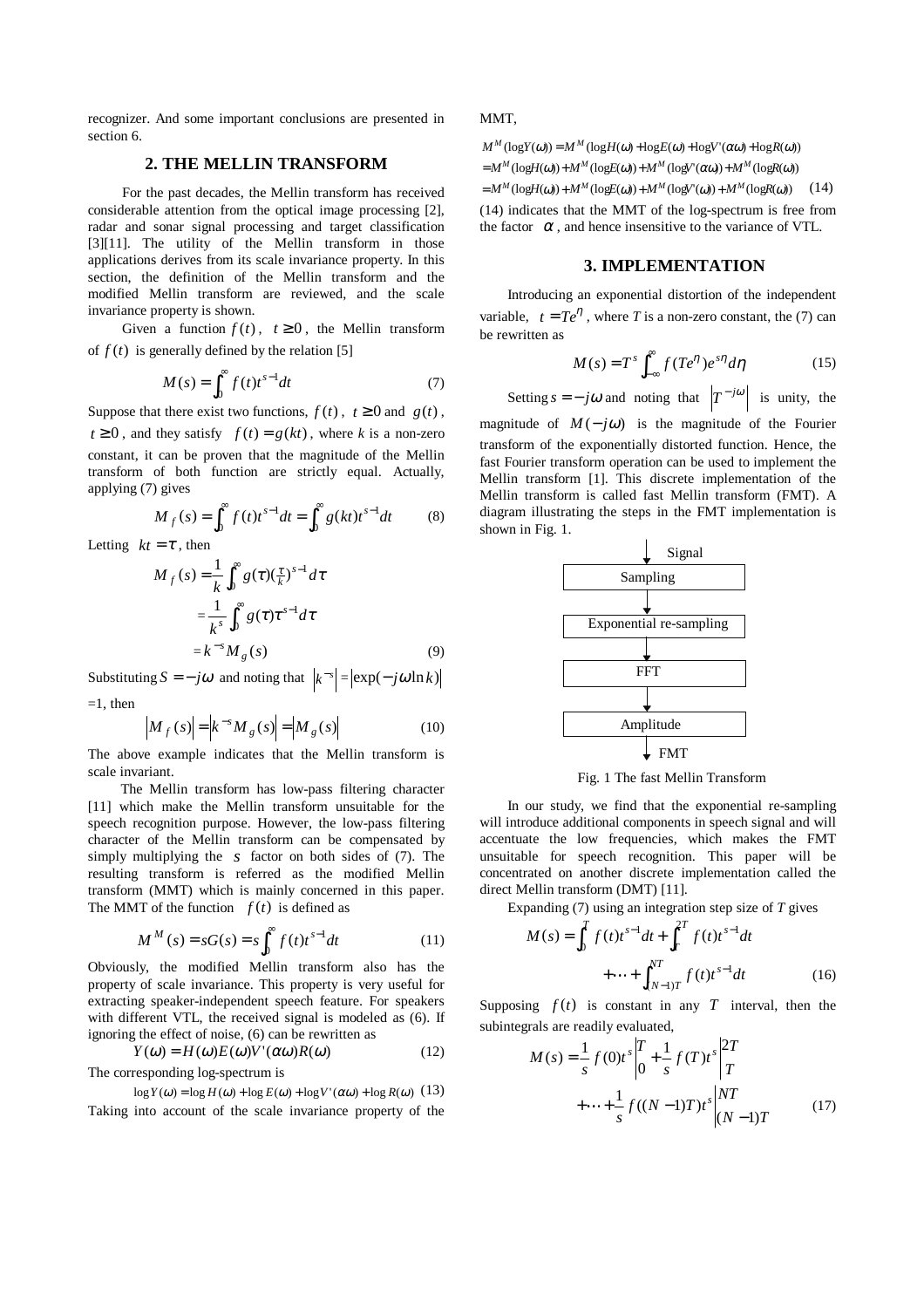Multiplying factor *s* on both sides of (17) and defining  

$$
f(kT) = f_k
$$
 for  $k = 0,1,...,N$  (18)

(17) is expressed as

$$
sM(s) = \sum_{k=1}^{N-1} (kT)^s [f_{k-1} - f_k] + (NT)^s f_{N-1}
$$
 (19)

By defining the incremental variable

$$
\Delta_k = f_{k-1} - f_k \tag{20}
$$
 becomes

(19) becomes

$$
sM(s) = \sum_{k=1}^{N-1} (kT)^s \Delta_k + (NT)^s f_{N-1}
$$
 (21)

Substituting  $s = -j\omega$ ,

$$
- j\omega M (- j\omega) = \sum_{k} \exp(- j\omega \ln(kT)) \Delta_k
$$

$$
+ f_{N-1} \exp(- j\omega \ln(NT)) \qquad (22)
$$

 For discrete computation, The DMT operation is more clearly expressed in matrix form

$$
\begin{bmatrix} -j\omega_1 M(-j\omega_1) \\ -j\omega_2 M(-j\omega_2) \\ \vdots \\ -j\omega_p M(-j\omega_p) \end{bmatrix} = \begin{bmatrix} \varphi_{11} & \varphi_{12} & \cdots & \varphi_{1N-1} & \varphi_{1N} \\ \varphi_{21} & \varphi_{22} & \cdots & \varphi_{2N-1} & \varphi_{2N} \\ \vdots & \vdots & \vdots & \vdots \\ \varphi_{P1} & \varphi_{P2} & \cdots & \varphi_{PN-1} & \varphi_{PN} \end{bmatrix} \begin{bmatrix} \Delta_1 \\ \Delta_2 \\ \vdots \\ \Delta_{N-1} \\ f_{N-1} \end{bmatrix}
$$
(23)

Where

$$
\varphi_{ik} = \cos(\omega_i \ln(kT)) - j\sin(\omega_i \ln(kT))
$$
\nAnd

$$
\omega_i = 2\pi i / P \tag{25}
$$

is the normalized frequency,  $i = 1, \dots, P$ ,  $k = 1, \dots, N$ , and *P* is the order of the DMT.

 By taking into account of the definition of the modified Mellin transform, the magnitude of the modified direct Mellin transform (MDMT) is

$$
\left| M^{M}(\omega_{i}) \right| = \omega_{i} \left| M(\omega_{i}) \right| =
$$
  
\n
$$
\left[ \left( \sum_{k} \cos(\omega_{i} \ln kT) \Delta_{k} + \cos(\omega_{i} \ln NT) f_{N-1} \right)^{2} + \left( \sum_{k} \sin(\omega_{i} \ln kT) \Delta_{k} + \sin(\omega_{i} \ln NT) f_{N-1} \right)^{2} \right]^{1/2}
$$
 (26)

## **5. THE PROCEDUR OF THE NEW FEATURE**

In this section, A new kind of speech feature is proposed. The procedure of the feature is shown in Fig. 2.



Fig.2 The procedure of MMTLS

The input of the procedure is the speech signal. The preprocessing stage includes segmenting the sampled discrete speech data sequence into frames, windowing the data to get good spectral estimation and pre-emphasizing the data to compensate for the attenuation caused by the radiation from the lips. The required spectral estimates is computed via the fast Fourier transform. The log operation is applied to the magnitude of spectrum which has been revealed to have at least two effects, one is for compressing the dynamic range of the spectrum, and another is to change the multiplicative components in the Fourier spectral domain into additive in the log-spectral domain. Then the modified Mellin Transform of the log-spectrum is implemented by MDMT operation described in section 3. And finally, the discrete cosine transform (DCT) is used to decorrelate the Mellin spectrum to allow the subsequent statistical model to use diagonal matrix, and it also has the effect of compressing the Mellin spectrum into lower-order coefficients. Actually, the new feature is the modified Mellin transform of the log-spectrum, and thus it is short for MMTLS. In many cases, the dynamic features such as differentials are required for improving the recognition rate. As will discussed in the next section, the first differentials is used in our recognizer and it is calculated directly by subtracting the two preceding from the two following vectors of MMTLS.

#### **6. EXPERIMENTS**

Experiments have been performed to evaluate the performance of our speaker-independent speech recognizer by using the MMTLS as acoustical feature. For the purpose of comparison, the testing results on the MFC and LPC are also presented.

The database used is spoken in mandarin. It consists of 174 isolated Chinese words spoken by twenty three male speakers. The data is originally recorded with a Creative 16 bit Sound Blaster and a close-talking microphone and is sampled at 16KHZ. The training set contains fifteen speakers arbitrarily selected from the twenty three speakers . The rest eight speakers are retained for testing.

The speech recognizer is a speaker-independent one which is based on continuous density HMM using whole word models. Models are left-to-right with no skip state transition. Eight states are used for each model and the training iterations begin with uniformly probabilistic model.

Three kinds of acoustic features are selected in the experiment:

LPC: 12 LPCs plus 12 delta LPCs to construct acoustic feature vectors of 24 components.

MFC: 12 MFCCs plus 12 delta MFCCs to construct acoustic feature vectors of 24 components.

MMTLS: 12 MMTLSs plus 12 delta MMTLSs to construct acoustic feature vectors of 24 components.

Table 1 contains the word error rates of the LPC-, MFCand MMTLS-based methods for different speakers in the test set. The average and the standard deviation (the square root of the variance) of the word error rates are also given.